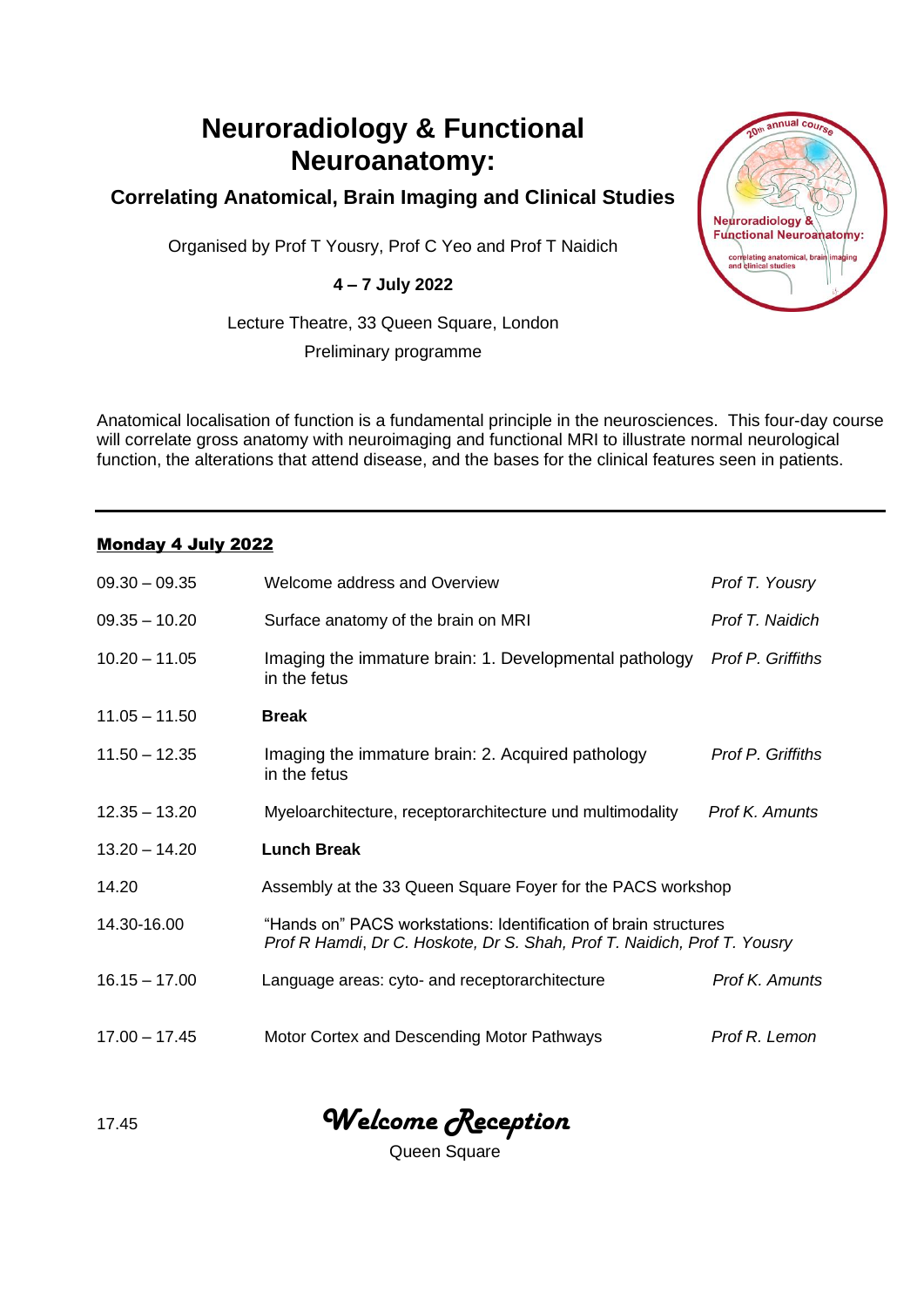## Tuesday 5 July 2022

| $09.00 - 09.45$ | Methods of Identification of the central sulcus                                                                                                                        | Prof T. Yousry  |  |
|-----------------|------------------------------------------------------------------------------------------------------------------------------------------------------------------------|-----------------|--|
| $09.45 - 10.30$ | MR of the basal ganglia                                                                                                                                                | Prof T. Naidich |  |
| $10.30 - 11.00$ | <b>Break</b>                                                                                                                                                           |                 |  |
| $11.00 - 11.45$ | Microstructure Imaging Using MRI                                                                                                                                       | Prof N Weiskopf |  |
| $11.45 - 12.30$ | White matter tracts in the brainstem at 9.4T                                                                                                                           | Prof T. Naidich |  |
| $12.30 - 13.15$ | Functional anatomy of the cerebellum                                                                                                                                   | Prof C. Yeo     |  |
| $13.15 - 14.15$ | <b>Lunch Break</b>                                                                                                                                                     |                 |  |
| 14.15           | Assembly at the 33 Queen Square Foyer for the Anatomy workshop                                                                                                         |                 |  |
| $14.30 - 16.00$ | "Hands on" anatomy laboratory<br>Anatomic demonstration: 30 minutes, then specimen reviews & dissections<br>Prof R Hamdi, Prof T. Naidich, Prof C. Yeo, Prof T. Yousry |                 |  |
| $16.15 - 17.00$ | Embryology, anatomy and phylogeny of the anterior,<br>hippocampal and great commissures                                                                                | Prof T. Naidich |  |
| $17.00 - 17.45$ | Association pathways                                                                                                                                                   | Prof M Catani   |  |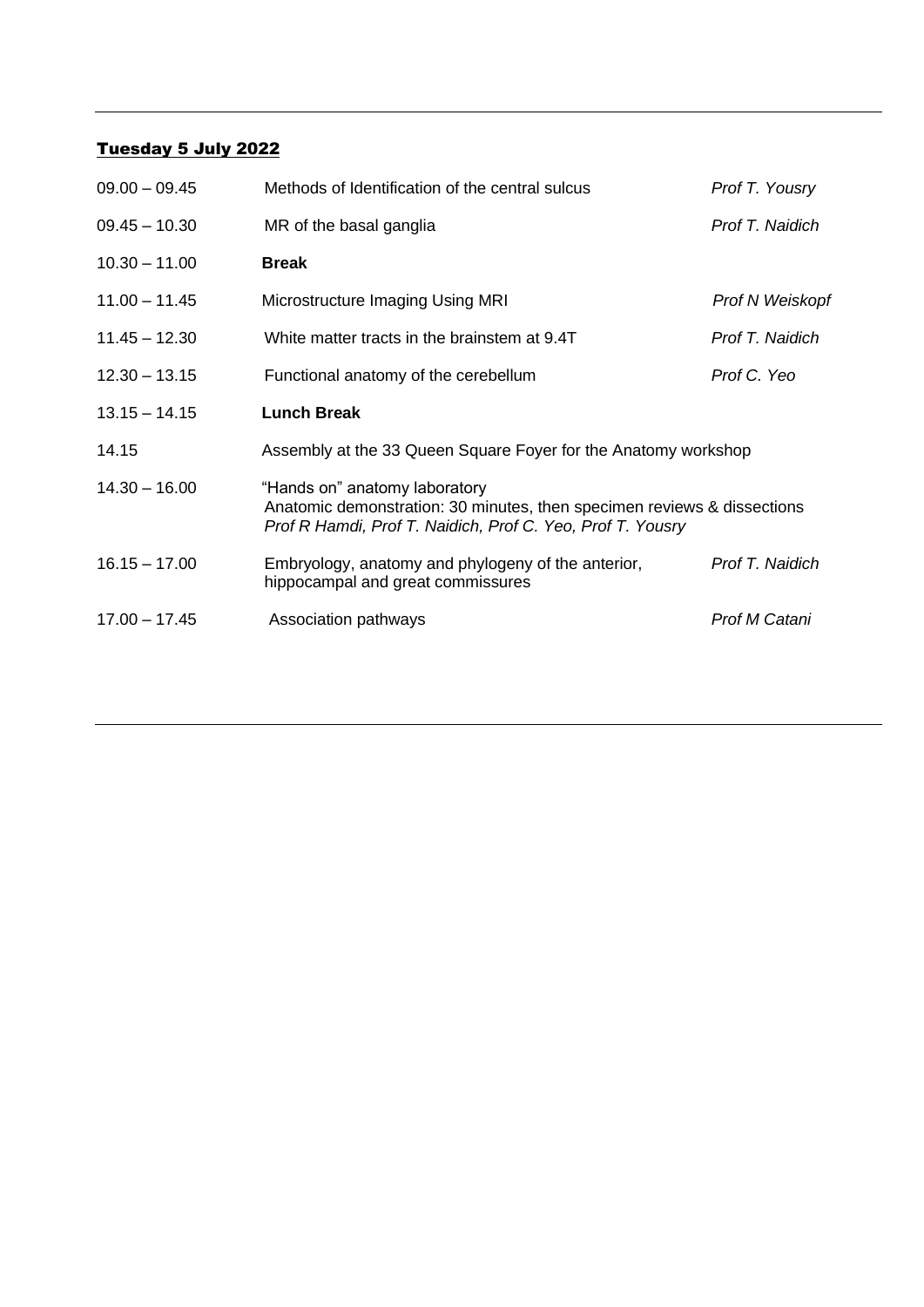## Wednesday 6 July 2022

| $09.00 - 10.30$ | "Hands on" anatomy laboratory<br>Anatomic demonstration: 30 minutes, then specimen reviews & dissections<br>Prof R Hamdi, Prof M. Braun, Prof T. Naidich, Prof C. Yeo, Prof T. Yousry. |                 |  |
|-----------------|----------------------------------------------------------------------------------------------------------------------------------------------------------------------------------------|-----------------|--|
| $10.30 - 11.00$ | <b>Break</b>                                                                                                                                                                           |                 |  |
| $11.00 - 11.45$ | Language networks and their myths                                                                                                                                                      | Prof C. Price   |  |
| $11.45 - 12.30$ | Effect of damage to the language network                                                                                                                                               | Prof C. Price   |  |
| $12.30 - 13.45$ | <b>Group photo and Lunch Break</b>                                                                                                                                                     |                 |  |
| $13.45 - 15.15$ | "Hands on" PACS workstations: Identification of brain structures<br>Prof R Hamdi, Prof M. Braun, Dr C. Hoskote, Prof T. Naidich, Dr S. Shah,<br>Prof T. Yousry                         |                 |  |
| $15.15 - 15.45$ | <b>Break</b>                                                                                                                                                                           |                 |  |
| $15.45 - 16.30$ | Toward a better understanding of Hydrocephalus                                                                                                                                         | Prof T. Naidich |  |
| $16.30 - 17.00$ | Insights into the anatomy and function of VR-spaces                                                                                                                                    | Prof R. Carare  |  |

17.45 *Farewell Reception*

Queen Square